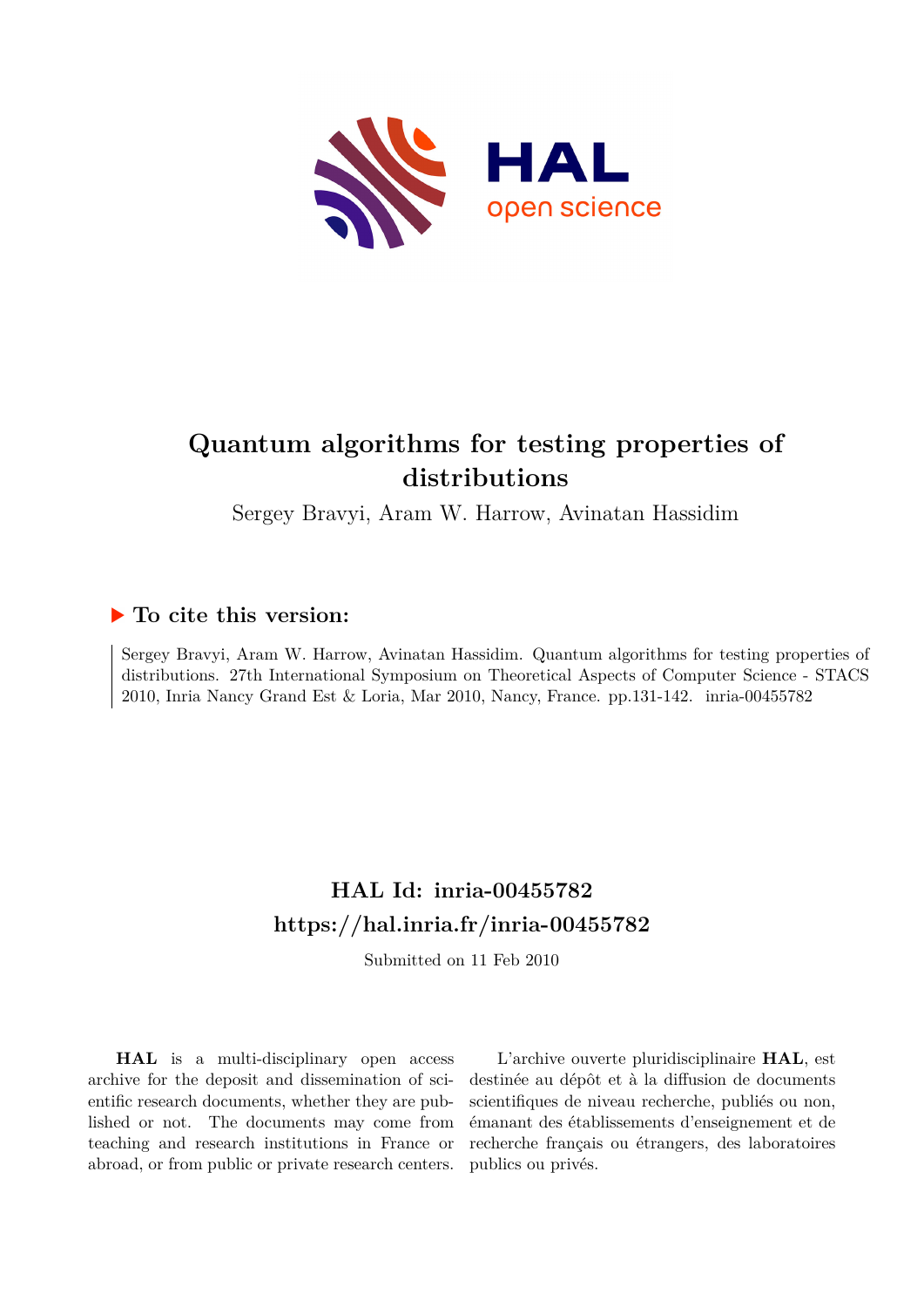### QUANTUM ALGORITHMS FOR TESTING PROPERTIES OF DISTRIBUTIONS

 $SERGEY$   $BRAVYI$  $^{1}$  AND  $ARAM$  W.  $HARROW$   $^{2,3}$  AND AVINATAN  $HASSIDIM$   $^{3}$ 

<sup>1</sup> IBM Watson Research Center, Yorktown Heights, NY 10598 (USA).

 $^2$  Department of Mathematics, University of Bristol, Bristol, BS8 1TW, U.K.

<sup>3</sup> Massachusetts Institute of Technology, Cambridge, MA 02139 (USA)

Abstract. Suppose one has access to oracles generating samples from two unknown probability distributions  $p$  and  $q$  on some N-element set. How many samples does one need to test whether the two distributions are close or far from each other in the  $L_1$ -norm? This and related questions have been extensively studied during the last years in the field of property testing. In the present paper we study quantum algorithms for testing properties of distributions. It is shown that the L<sub>1</sub>-distance  $||p-q||_1$  can be estimated with a constant precision using only  $O(N^{1/2})$  queries in the quantum settings, whereas classical computers need  $\Omega(N^{1-o(1)})$  queries. We also describe quantum algorithms for testing Uniformity and Orthogonality with query complexity  $O(N^{1/3})$ . The classical query complexity of these problems is known to be  $\Omega(N^{1/2})$ . A quantum algorithm for testing Uniformity has been recently independently discovered by Chakraborty et al [14].

#### 1. Introduction

#### 1.1. Problem statement and main results

Suppose one has access to a black box generating independent samples from an unknown probability distribution  $p$  on some  $N$ -element set. If the number of available samples grows linearly with  $N$ , one can use the standard Monte Carlo method to simultaneously estimate the probability  $p_i$  of every element  $i = 1, \ldots, N$  and thus obtain a good approximation to the entire distribution  $p$ . On the other hand, many important questions that one usually encounters in statistical analysis can be answered using only a *sublinear* number of samples. For example, deciding whether p is close in the  $L_1$ -norm to another distribution q requires approximately  $N^{1/2}$  samples if q is known [8] and approximately  $N^{2/3}$  samples if q is also specified by a black-box [9]. Another example is estimating the Shannon entropy  $H(p)$  =  $-\sum_i p_i \log_2 p_i$ . It was shown in [7, 21] that distinguishing whether  $H(p) \le a$  or  $H(p) \ge b$ requires approximately  $N^{\frac{a}{b}}$  samples. Other examples include deciding whether p is close to a monotone or a unimodal distribution [10], and deciding whether a pair of distributions

*1998 ACM Subject Classification:* G.3 Probabilistic algorithms.

*Key words and phrases:* quantum computing, property testing, sampling.



c S. Bravyi, A.W. Harrow, and A. Hassidim

**CC** Creative Commons Attribution-NoDerivs License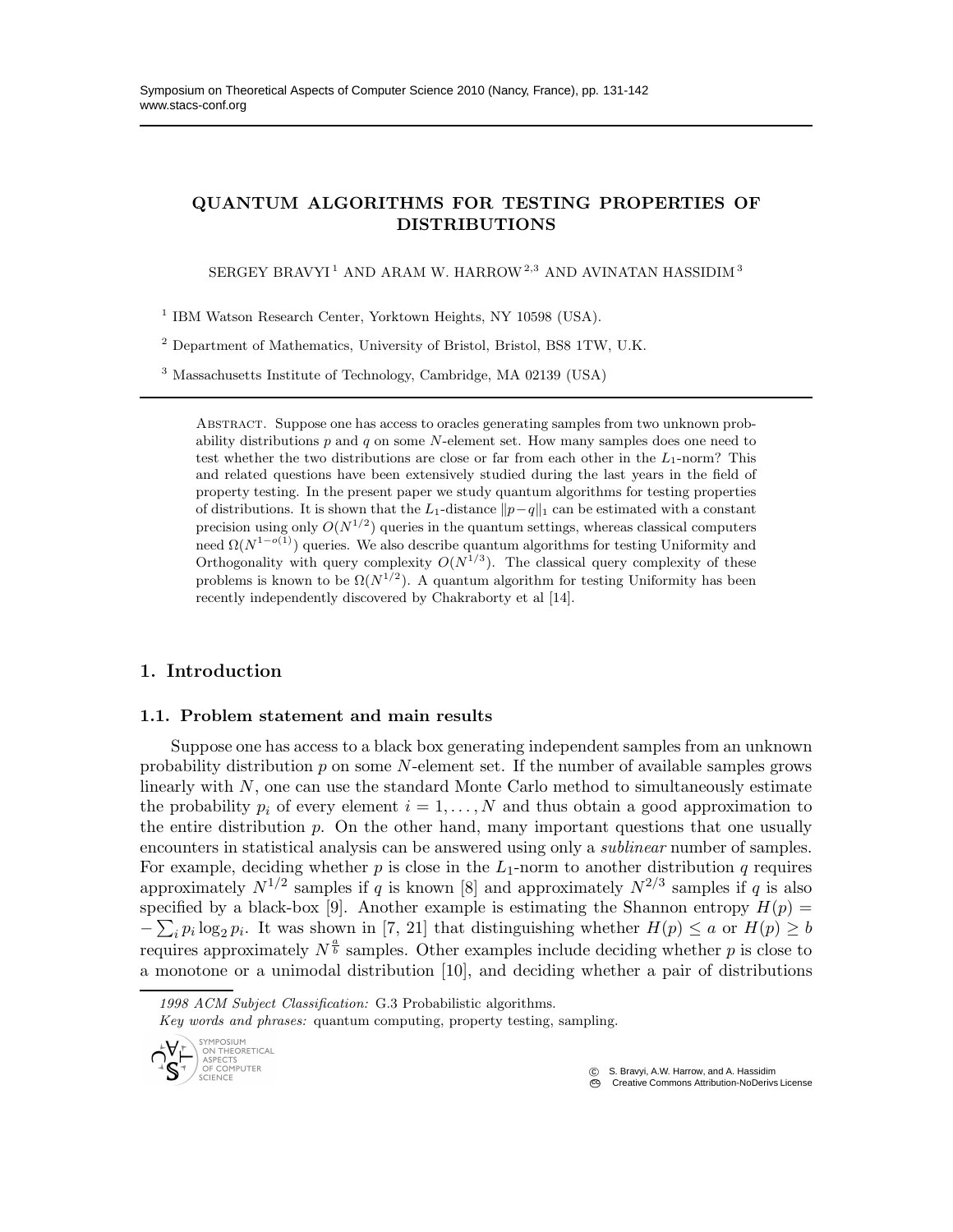have disjoint supports [15]. These and other questions fall into the field of *distribution testing* [6, 21] that studies how many samples one needs to decide whether an unknown distribution has a certain property or is far from having this property. The purpose of the present paper is to explore whether quantum computers are capable of solving distribution testing problems more efficiently.

The black-box sampling model adopted in [8, 9, 7, 10, 6, 21] assumes that a tester is presented with a list of samples drawn from an unknown distribution. What does it mean to sample from an unknown distribution in the quantum settings? Let us start by casting the black-box sampling model into a form that admits a quantum generalization. Suppose p is an unknown distribution on an N-element set  $[N] \equiv \{1, \ldots, N\}$  and let S be some specified integer. We shall assume that p is represented by an *oracle*  $O_p : [S] \to [N]$  such that the probability  $p_i$  of any element  $i \in [N]$  is proportional to the number of elements in the pre-image of i, that is, the number of inputs  $s \in [S]$  such that  $O_p(s) = i$ . In other words, one can sample from p by querying the oracle  $O_p$  on a random input  $s \in [S]$  drawn from the uniform distribution<sup>1</sup>. Note that a tester interacting with an oracle can potentially be more powerful due to the possibility of making adaptive queries which could allow him to learn the internal structure of the oracle as opposed to the black-box model. However, the unstructured nature of the problem we consider means that this advantage is restricted to avoiding repeated queries of the same position. This in turn becomes significant only when  $\Omega(S)$  queries are made, which is not relevant in our setting where we have assumed that  $S \gg N$ . We omit the precise formulation of this claim, which is stated as Lemma 6.1 of [13].

The oracle model admits a standard quantum generalization. Specifically, we shall transform the oracle  $O_p$  into a reversible form by keeping a copy of the input and writing the output of  $O_p$  into an ancillary register. A quantum oracle generating p is a unitary operator whose action on basis vectors coincides with the reversible version of  $O_p$ , as we will explain further in Section 2.

The present paper focuses on testing three particular properties of distributions, namely, *Statistical Difference*, *Orthogonality*, and *Uniformity*. The corresponding property testing problems are promise problems so that a tester is required to give a correct answer (with a bounded error probability) only for those instances that satisfy the promise.

#### Problem 1.1 (Testing Uniformity).

Instance: Integers N, S, precision  $\epsilon > 0$ . Access to an oracle generating a distribution p on  $[N]$ .

Promise: Either p is the uniform distribution or the  $L_1$ -distance between p and the uniform distribution is at least  $\epsilon$ .

Decide which one is the case.

#### Problem 1.2 (Testing Orthogonality).

Instance: Integers  $N, S$ , precision  $\epsilon > 0$ . Access to oracles generating distributions p, q on  $[N]$ .

<u>Promise:</u> Either p and q are orthogonal (i.e. have disjoint support) or the  $L_1$ -distance between p and q is at most  $2 - \epsilon$ .

Decide which one is the case.

<sup>&</sup>lt;sup>1</sup>Although in this model probabilities  $p_i$  can only take values that are multiples of  $1/S$ , choosing sufficiently large  $S$  allows one to represent any distribution  $p$  with an arbitrarily small error.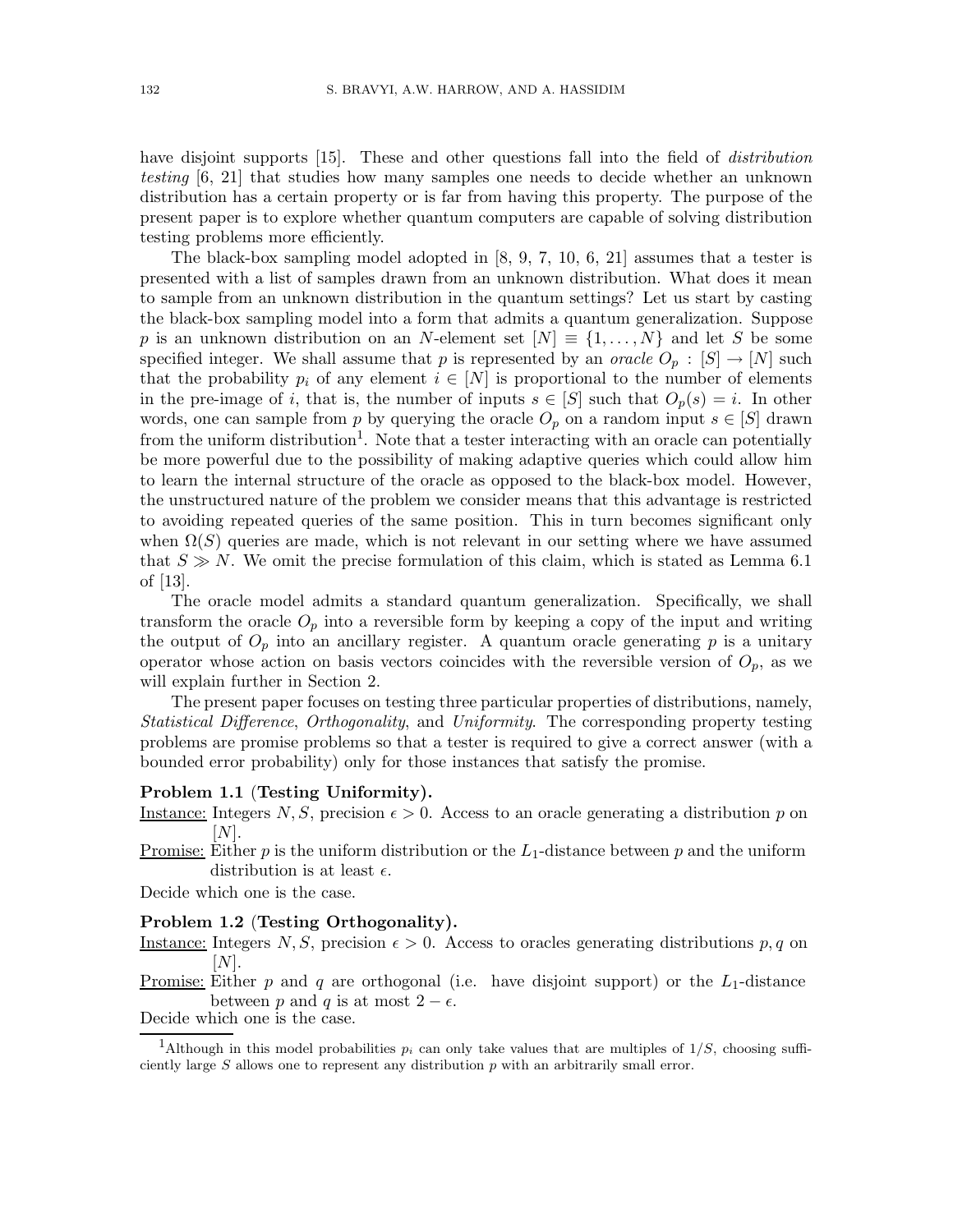### Problem 1.3 (Testing Statistical Difference).

*Instance:* Integers  $N, S$ , thresholds  $0 \le a < b \le 2$ . Access to oracles generating distributions  $p$  and  $q$  on  $[N]$ .

*<u>Promise:*</u> Either  $||p - q||_1 \le a$  or  $||p - q||_1 \ge b$ . Decide which one is the case.

We assume that the precision  $\epsilon$  is bounded from below by a fixed constant independent of N, for instance,  $\epsilon \geq 1/10$ . The same applies to the decision gap  $b-a$  for testing Statistical Difference. Given a function  $f(N)$  we shall say that a property is testable in  $f(N)$  queries if there exists a testing algorithm making at most  $f(N)$  queries that gives a correct answer with a sufficiently high probability (say  $2/3$ ) for any distributions p, q satisfying the promise and for any oracles<sup>2</sup> specifying p and q. If a promise is violated, a tester can give an arbitrary answer.

Our main results are the following theorems.

**Theorem 1.4.** *Statistical Difference is testable on a quantum computer in*  $O(N^{1/2})$  *queries.* 

**Theorem 1.5.** Uniformity is testable on a quantum computer in  $O(N^{1/3})$  queries.

**Theorem 1.6.** Orthogonality is testable on a quantum computer in  $O(N^{1/3})$  queries.

It is known that classically testing Orthogonality and Uniformity requires  $\Omega(N^{1/2})$ queries, see Sections 6.1 and 6.2, while Statistical Difference is not testable in  $O(N^{\alpha})$  queries for any  $\alpha < 1$ , see [21]. Therefore quantum computers provide a polynomial speedup for testing Uniformity, Orthogonality, and Statistical Difference in terms of query complexity.

Testing Orthogonality is closely related to the Collision Problem studied in [12]. In Section 6.1 we describe a randomized reduction from the Collision Problem to testing Orthogonality. Using the quantum lower bound for the Collision Problem due to Aaronson and Shi [2] we obtain the following result.

**Theorem 1.7.** *Testing Orthogonality on a quantum computer requires*  $\Omega(N^{1/3})$  *queries.* 

Quite recently Chakraborty, Fischer, Matsliah, and de Wolf [14] independently discovered a quantum Uniformity testing algorithm with query complexity  $O(N^{1/3})$  and proved a lower bound  $\Omega(N^{1/3})$  for testing Uniformity. These authors also presented a quantum algorithm for testing whether an unknown distribution  $p$  coincides with a known distribution q with query complexity  $\tilde{O}(N^{1/3})$ .

#### 1.2. Discussion and open problems

One motivation for studying distribution testing problems is that testing Orthogonality and Statistical Difference are complete problems for the complexity class SZK (Statistical Zero Knowledge). More precisely, the following problem known as *Statistical Difference* was shown to be SZK-complete by Vadhan [18]:

Input: *description of classical circuits*  $C_p$ ,  $C_q$  *that implement oracle functions*  $O_p$ ,  $O_q$ :  $[S] \to [N]$  and a pair of real numbers  $0 \le a < b \le 2$  such that  $2a \le b^2$ .

Problem: *Decide whether*  $||p - q||_1 \ge b$  *(yes-instance) or*  $||p - q||_1 \le a$  *(no-instance)* 

The class SZK includes many interesting algebraic and graph theoretic problems such as Discrete Logarithm, Graph Isomorphism, Graph NonIsomorphism, Quadratic Residuosity,

<sup>&</sup>lt;sup>2</sup>Note that according to this definition a tester needs at most  $f(N)$  queries even in the limit  $S \to \infty$ .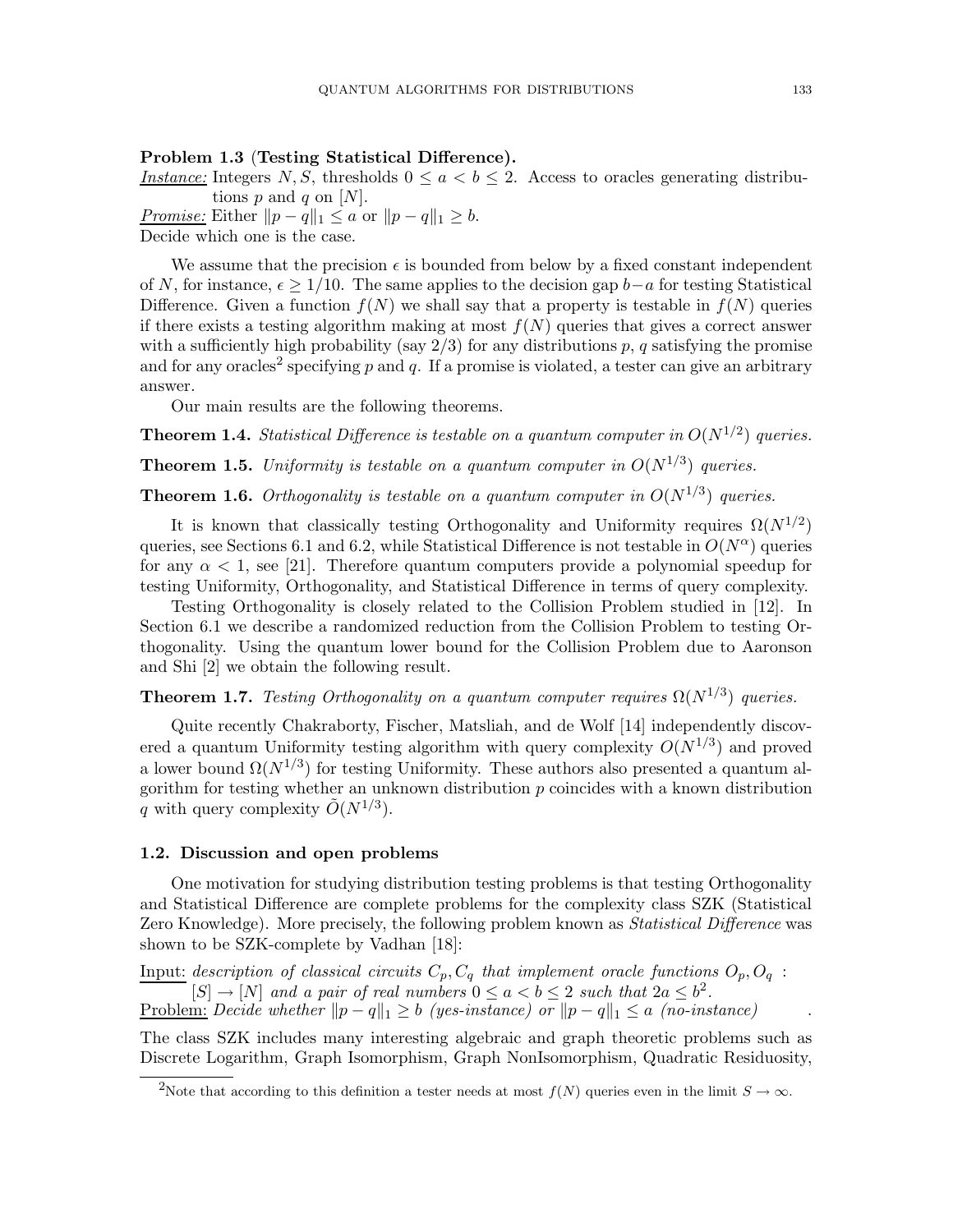and The Shortest Vector in Lattice, see [3] and references therein. Thus it is natural to ask whether quantum computers provide a universal speedup for problems in SZK similar to the square-root speedup for problems in NP provided by the Grover search algorithm. Assuming that the circuits  $C_p, C_q$  have size  $poly(log(N))$ , one can easily translate the testing algorithm described in Section 3 to a quantum circuit of size  $\tilde{O}(\sqrt{N})$  solving Statistical Difference problem for any constants  $a, b$  as above. On the other hand, any classical algorithm treating the circuits  $C_p, C_q$  as black boxes would need roughly  $N^{1-o(1)}$  queries, see [21], thus requiring a circuit of size  $\Omega(N^{1-o(1)})$ .

Note that the Statistical Difference problem with  $b = 2$  is equivalent to testing Orthogonality. It can be solved classically in time  $\tilde{O}(N^{1/2})$  using the classical collision finding algorithm. Unfortunately, the circuit complexity of the quantum Orthogonality testing algorithm described in Section 5 may be different from its query complexity since it uses a quantum membership oracle for a randomly generated set. It is an open problem whether Statistical Difference problem with  $b = 2$  can be solved by a quantum circuit of size  $\tilde{O}(N^{1/3})$ , although with a suitably powerful model of quantum RAM, such membership queries can be done in time poly  $log(N)$ . A related question is that of space-time tradeoffs: our algorithms generally require storing  $N^{O(1)}$  classical bits and then querying them with quantum algorithms that use  $poly(log(N))$  qubits. We suspect that this amount of storage cannot be reduced without increasing the run-time, but do not have a proof of this conjecture. Similar issues of quantum data structures for set membership and conjectured space-time tradeoffs have arisen for the element distinctness problem[5, 16].

It is worth mentioning that all distribution properties studied in this paper are *symmetric*, that is, these properties are invariant under relabeling of elements in the underlying set  $\{1, \ldots, N\}$ . Testing symmetric properties of distributions is equivalent to testing properties of functions from  $[S]$  to  $[N]$  that are invariant under any permutations of inputs and outputs of the function. It was recently shown by Aaronson and Ambainis that quantum computers can provide at most polynomial speedup for testing properties of such symmetric functions [1].

More interesting than the mere fact of polynomial speedups provided by Theorems 1.4, 1.5, 1.6 is the way in which our algorithms achieve it. Classically, the results of Ref. [21] provide a simple characterization of an asymptotically optimal testing algorithm for any symmetric property of a distribution (satisfying certain natural continuity conditions). By contrast, our algorithms use a variety of different strategies both to query the oracles and to analyze the results of those queries. These strategies appear not to be special cases of the quantum walk framework which has been responsible for most of the polynomial quantum speedups found to date [20, 19]. A major challenge for future research is to give a quantum version of Ref. [21]'s Canonical Tester algorithm; in other words, we would like to characterize optimal quantum algorithms for testing any symmetric property of a distribution (or a pair of distributions).

Finally, let us remark that the algorithm for estimating statistical difference described in Section 3 can be easily generalized to construct a quantum algorithm for estimating the von Neumann entropy of a black-box distribution with query complexity  $\tilde{O}(N^{1/2})$ . Using similar ideas one can construct an  $\tilde{O}(N^{1/2})$ -time algorithm for estimating the fidelity between two black-box distributions (i.e.  $\sum_{i=1}^{N} \sqrt{p_i q_i}$ ).

The rest of the paper is organized as follows. Section 2 introduces necessary notations and basic facts about the quantum counting algorithm by Brassard, Hoyer, Mosca, and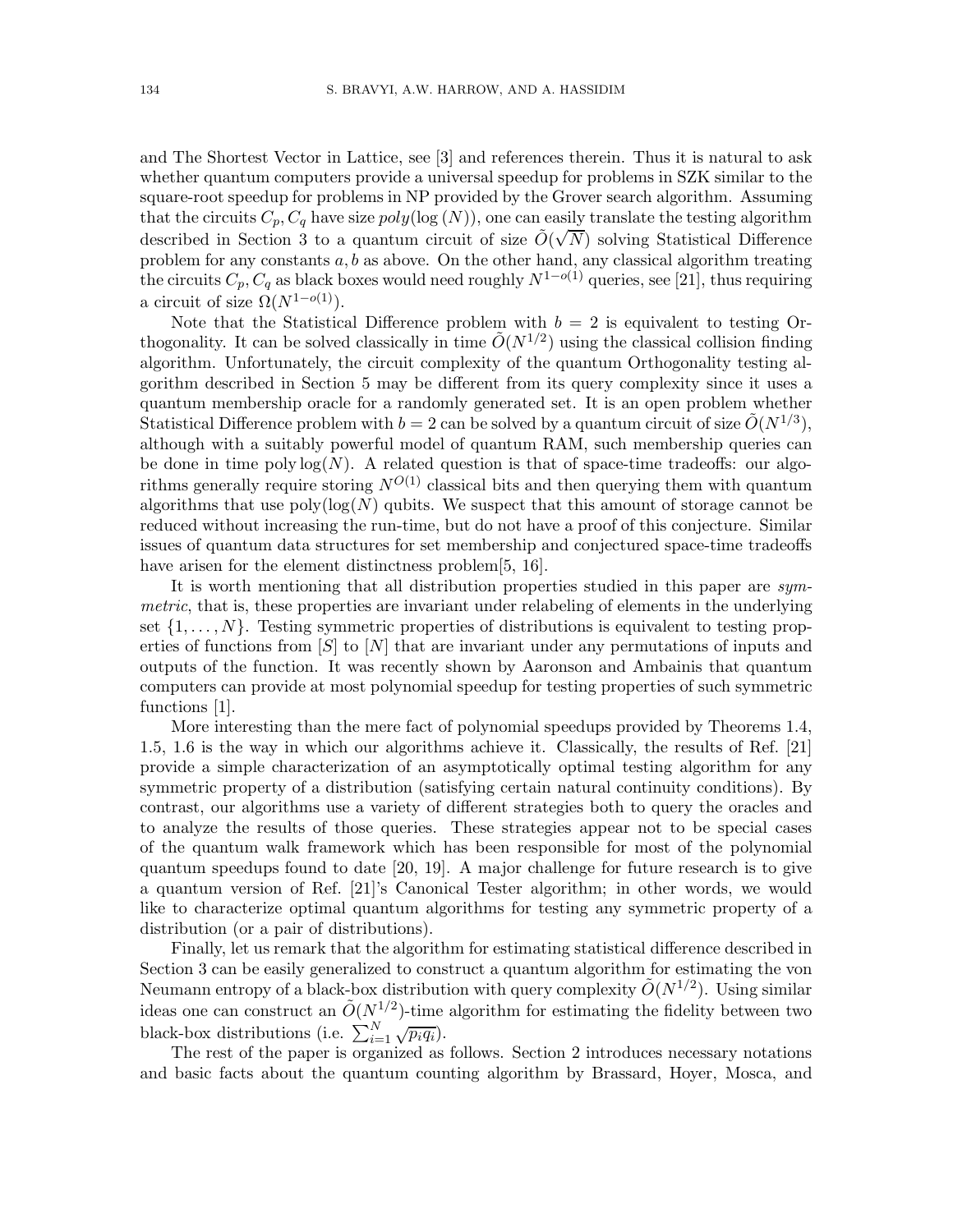Tapp [11]. The distribution testing algorithms described in the rest of the paper are actually classical probabilistic algorithms using the quantum counting as a subroutine. Theorem 1.4 is proved in Section 3. Theorem 1.5 is proved in Section 4. Theorem 1.6 is proved in Section 5. We discuss lower bounds for the above distribution testing problems in Section 6.

#### 2. Preliminaries

Let  $\mathcal{D}_N$  be the set of probability distributions  $p = (p_1, \ldots, p_N)$  such that a probability  $p_i$  of any element  $i \in [N]$  is a rational number. Let us say that an oracle  $O : [S] \to [N]$ generates a distribution  $p \in \mathcal{D}_N$  iff for all  $i \in [N]$  the probability  $p_i$  equals the fraction of inputs  $s \in [S]$  such that  $O(s) = i$ ,

$$
p_i = \frac{1}{S} \# \{ s \in [S] : O(s) = i \}.
$$

Note that the identity of elements in the domain of an oracle  $O$  is irrelevant, so if  $O$ generates p and  $\sigma$  is any permutation on [S] then  $O \circ \sigma$  also generates p. By definition, any map  $O : [S] \to [N]$  generates some distribution  $p \in \mathcal{D}_N$ .

For any oracle  $O: [S] \to [N]$  we shall define a quantum oracle  $\hat{O}$  by transforming O into a reversible form and allowing it to accept coherent superpositions of queries. Specifically, a quantum oracle  $\hat{O}$  is a unitary operator acting on a Hilbert space  $\mathbb{C}^S \otimes \mathbb{C}^{N+1}$  equipped with a standard basis  $\{|s\rangle \otimes |i\rangle$ ,  $s \in [S], i \in \{0\} \cup [N]$  such that

$$
\hat{O} |s\rangle \otimes |0\rangle = |s\rangle \otimes |O(s)\rangle \quad \text{for all } s \in [S]. \tag{2.1}
$$

In other words, querying  $\hat{O}$  on a basis vector  $|s\rangle \otimes |0\rangle$  one gets the output of the classical oracle  $O(s)$  in the second register while the first register keeps a copy of s to maintain unitarity. The action of  $O$  on a subspace in which the second register is orthogonal to the state  $|0\rangle$  can be arbitrary. We shall assume that a quantum tester can execute operators  $O, O^{\dagger}$  and the controlled versions of them. Execution of any one of these operators counts as one query.

Another apparently natural quantum model of a probability distribution is the ability to prepare the state  $\sum_{i=1}^{N} \sqrt{p_i} |i\rangle$ ; i.e. the ability to "q-sample" from the distribution p, c.f. Ref. [3]. However, this ability turns out to be far stronger than the oracle model we will use, since it would allow us to solve Problems 1, 2 and 3 with  $O(1)$  q-samples of the distributions p and q. This follows from the well-known result that the observable swap  $= \sum_{i,j=1}^{N} |i,j\rangle \langle j,i|$ has expectation value  $|\langle p|q\rangle|^2$  when measured on the state  $(\sum_{i=1}^N \sqrt{p_i}|i\rangle) \otimes (\sum_{j=1}^N \sqrt{q_j}|j\rangle)$ . Moreover, the ability to efficiently classically sample from a distribution  $p$  implies the ability to efficiently construct a quantum oracle  $\hat{O}$  corresponding to p, but does not generally imply the ability to q-sample from  $p$ . Accordingly, in the rest of the paper we will consider probability distributions to be encoded in quantum oracles.

We shall see that all testing problems posed in Section 1 can be reduced (via classical randomized reductions) to the following problem.

#### Problem 2.1 (Probability Estimation).

Instance: Integers S, N, description of a subset  $A \subset [N]$ , precision  $\delta$ , error probability  $\omega$ , and access to an oracle generating some distribution  $p \in \mathcal{D}_N$ . Let  $p_A = \sum_{i \in A} p_i$ be the total probability of A.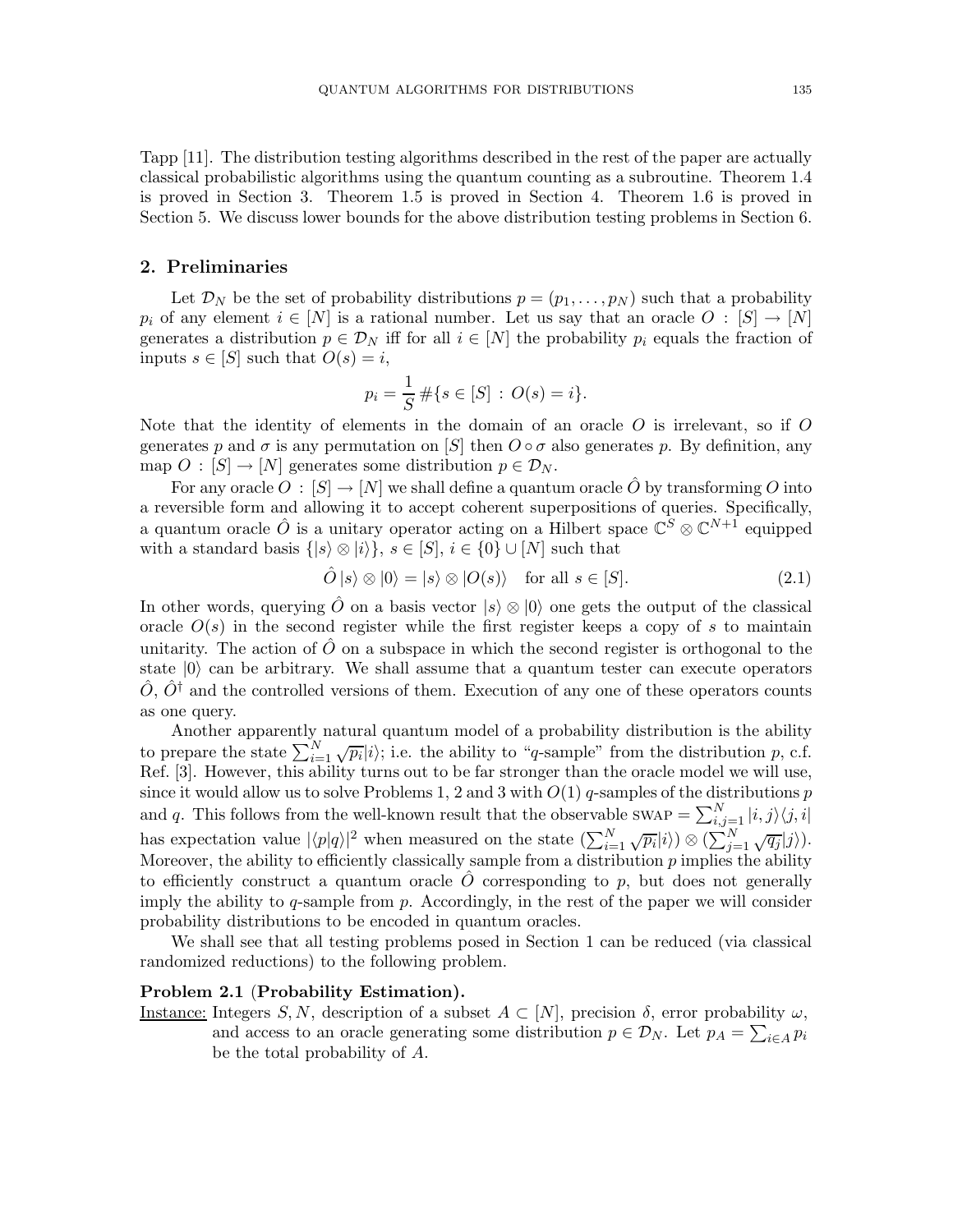Task: Generate an estimate  $\tilde{p}_A$  satisfying

$$
\Pr\left[|\tilde{p}_A - p_A| \le \delta\right] \ge 1 - \omega. \tag{2.2}
$$

Our main technical tool will be the quantum counting algorithm by Brassard et al. [11]. Specifically, we shall use the following version of Theorem 12 from [11], whose precise form is proved in [13].

**Theorem 2.2.** *There exists a quantum algorithm*  $\text{EstProb}(p, A, M)$  *taking as input a distribution*  $p \in \mathcal{D}_N$  *specified by an oracle, a subset*  $A \subset [N]$ *, and an integer* M. The *algorithm makes exactly* M *queries to the oracle generating* p and outputs an estimate  $\tilde{p}_A$ *such that*

$$
\Pr\left[|\tilde{p}_A - p_A| \le \delta\right] \ge 1 - \omega \tag{2.3}
$$

*for all*  $\delta > 0$  *and*  $0 \leq \omega \leq 1/2$  *satisfying* 

$$
M \ge \frac{c\sqrt{p_A}}{\omega\delta} \quad \text{and} \quad M \ge \frac{c}{\omega\sqrt{\delta}}.\tag{2.4}
$$

*Here*  $c = O(1)$  *is some constant. If*  $p_A = 0$  *then*  $\tilde{p}_A = 0$  *with certainty.* 

(In Eq. 2.4, is is possible to replace  $1/\omega$  with  $\log(1/\omega)$ , but we will not need this improvement.)

#### 3. Quantum algorithm for estimating statistical difference

In this section we sketch the proof of Theorem 1.4. Let  $p, q \in \mathcal{D}_N$  be unknown distributions specified by oracles. Define an auxiliary distribution  $r \in \mathcal{D}_N$  such that  $r_i = (p_i + q_i)/2$ for all  $i \in [N]$ . If we can sample i from both p and q then by choosing randomly between these two options we can also sample i from r. Let  $x \in [0, 1]$  be a random variable which takes value

$$
x_i = \frac{|p_i - q_i|}{p_i + q_i}
$$

with probability  $r_i$ . It is evident that

$$
\mathbb{E}(x) = \sum_{i \in [N]} r_i x_i = \frac{1}{2} \sum_{i \in [N]} |p_i - q_i| = \frac{1}{2} ||p - q||_1.
$$
 (3.1)

Thus in order to estimate the distance  $||p - q||_1$  it suffices to estimate the expectation value  $\mathbb{E}(x)$  which can be done using the standard Monte Carlo method. Since we have to estimate  $\mathbb{E}(x)$  only with a constant precision, it suffices to generate  $O(1)$  samples of  $x_i$ . Given a sample of i (which is easy to generate classically) we can estimate  $x_i$  by calling the probability estimation algorithm to get estimates of  $p_i$  and  $q_i$ . Based on this intuition, we propose the following algorithm for estimating the distance  $||p - q||_1$ .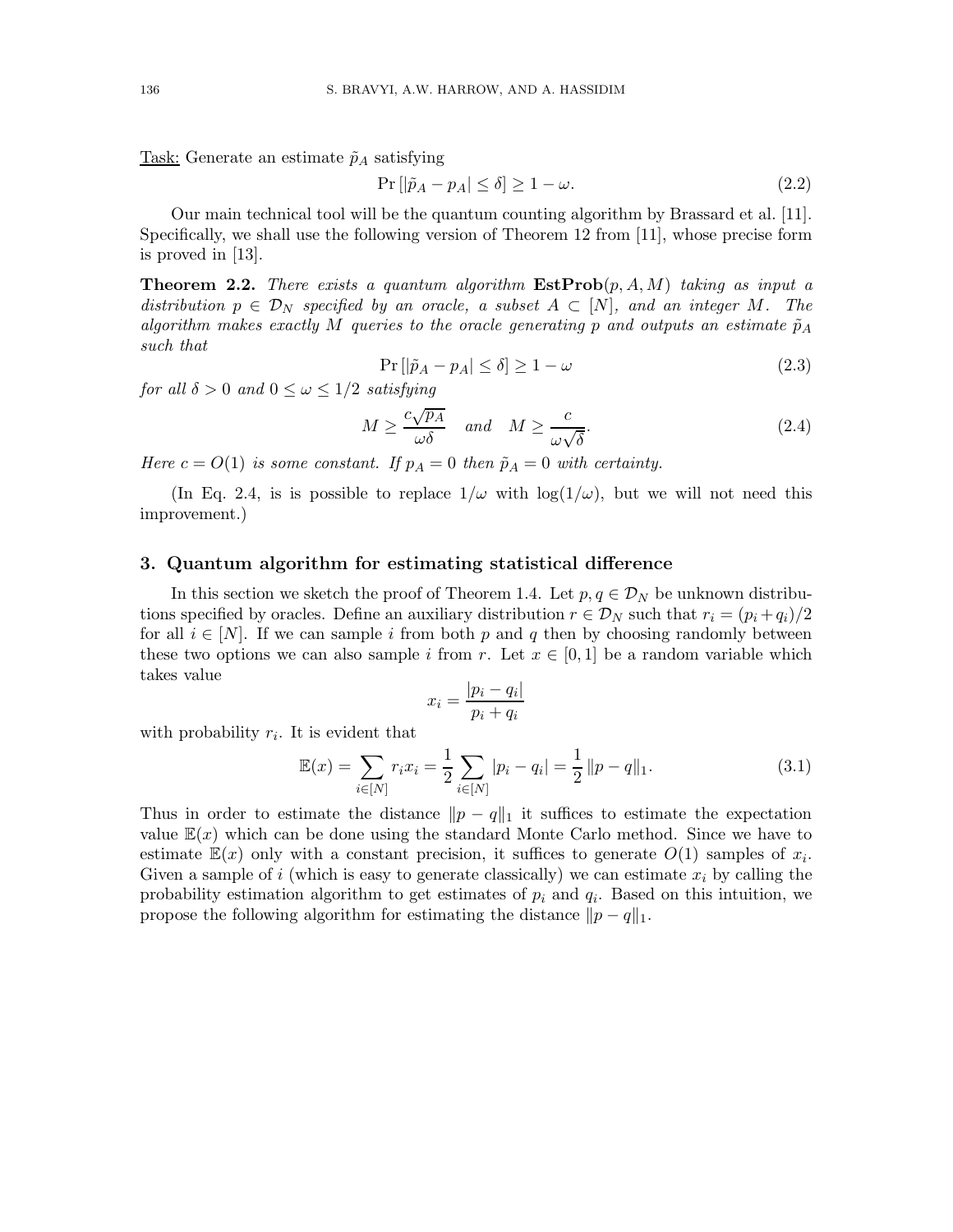$\mathbf{EstDist}(p,q,\epsilon,\tau)$ Set  $n = 27/\tau \epsilon^2$ ,  $M = c\sqrt{N}/\epsilon^6 \tau^4$ . Let  $i_1, \ldots, i_n \in [N]$  be a list of n independent samples drawn from r. For  $a=1,\ldots,n$ { Let  $\tilde{p}_{i_a}$  be an estimate of  $p_{i_a}$  obtained using  $\textbf{EstProb}(p, \{i_a\}, M)$ . Let  $\tilde{q}_{i_a}$  be an estimate of  $q_{i_a}$  obtained using  $\textbf{EstProb}(q, \{i_a\}, M)$ . Let  $\tilde{x}_{i_a} = |\tilde{p}_{i_a} - \tilde{q}_{i_a}|/(\tilde{p}_{i_a} + \tilde{q}_{i_a})$  be our estimate of  $x_{i_a}$ . } Output  $\tilde{x} = (1/n) \sum_{a=1}^n \tilde{x}_{i_a}$ .

Here  $c = O(1)$  is a constant whose precise value will not be important for us.

**Lemma 3.1.** *The algorithm*  $\textbf{EstDist}(p, q, \epsilon, \tau)$  *outputs an estimate*  $\tilde{x}$  *satisfying* 

$$
\Pr\left[|\tilde{x} - \mathbb{E}(x)| < \epsilon\right] \ge 1 - \tau,\tag{3.2}
$$

*where*  $\mathbb{E}(x) = (1/2) \|p - q\|_1$ .

The proof can be found in Ref. [13] and is omitted from this extended abstract. The rough idea is that we define an element i to be *bad* iff  $\max(p_i, q_i) \leq \tau/3nN$ . Then the total probability that any element is bad is  $\leq \tau/3$ . Conditioned on all the elements being good, we can use Theorem 2.2 to show that we can estimate each  $p_i$  and  $q_i$  up to multiplicative error  $1 - o(1)$ , and thereby can also get good estimates of  $x_i$ .

Theorem 1.4 follows directly from Lemma 3.1 since  $\textbf{EstDist}(p, q, \epsilon, \tau)$  makes  $O(\sqrt{N})$ queries to the quantum oracles generating  $p$  and  $q$ .

#### 4. Quantum algorithm for testing Uniformity

In this section we sketch the proof of Theorem 1.5. Let  $p \in \mathcal{D}_N$  be an unknown distribution specified by an oracle. We are promised that either  $p$  is the uniform distribution, or p is  $\epsilon$ -nonuniform, that is, the L<sub>1</sub>-distance between p and the uniform distribution is at least  $\epsilon$ . The algorithm described below is based on the following simple observation. Choose some integer  $M \ll N$  and let  $S = (i_1, \ldots, i_M)$  be a list of M independent samples drawn from the distribution p. Define a random variable  $p_S = \sum_{a=1}^{M} p_{i_a}$ . It coincides with the total probability of all elements in S unless S contains a collision (that is,  $i_a = i_b$  for some  $a \neq b$ ). The characteristic property of the uniform distribution is that  $p<sub>S</sub> = M/N$  with certainty. On the other hand, we shall see that for any  $\epsilon$ -nonuniform distribution  $p<sub>S</sub>$  takes values greater than  $(1 + \delta)M/N$  for some constant  $\delta > 0$  depending on  $\epsilon$  with a non-negligible probability. This observation suggests the following algorithm for testing uniformity (the constants  $K$  and  $M$  below will be chosen later).

 $\mathbf{UTest}(p,K,M,\epsilon)$ 

- Let  $S = (i_1, \ldots, i_M)$  be a list of M independent samples drawn from p.
- Reject unless all elements in  $S$  are distinct.
- Let  $p_S = \sum_{a=1}^M p_{i_a}$  be the total probability of elements in S.
- Let  $\tilde{p}_S$  be an estimate of  $p_S$  obtained using  $\textbf{EstProb}(p, S, K)$ .
- If  $\tilde{p}_S > (1 + \epsilon^2/8)M/N$  then reject. Otherwise accept.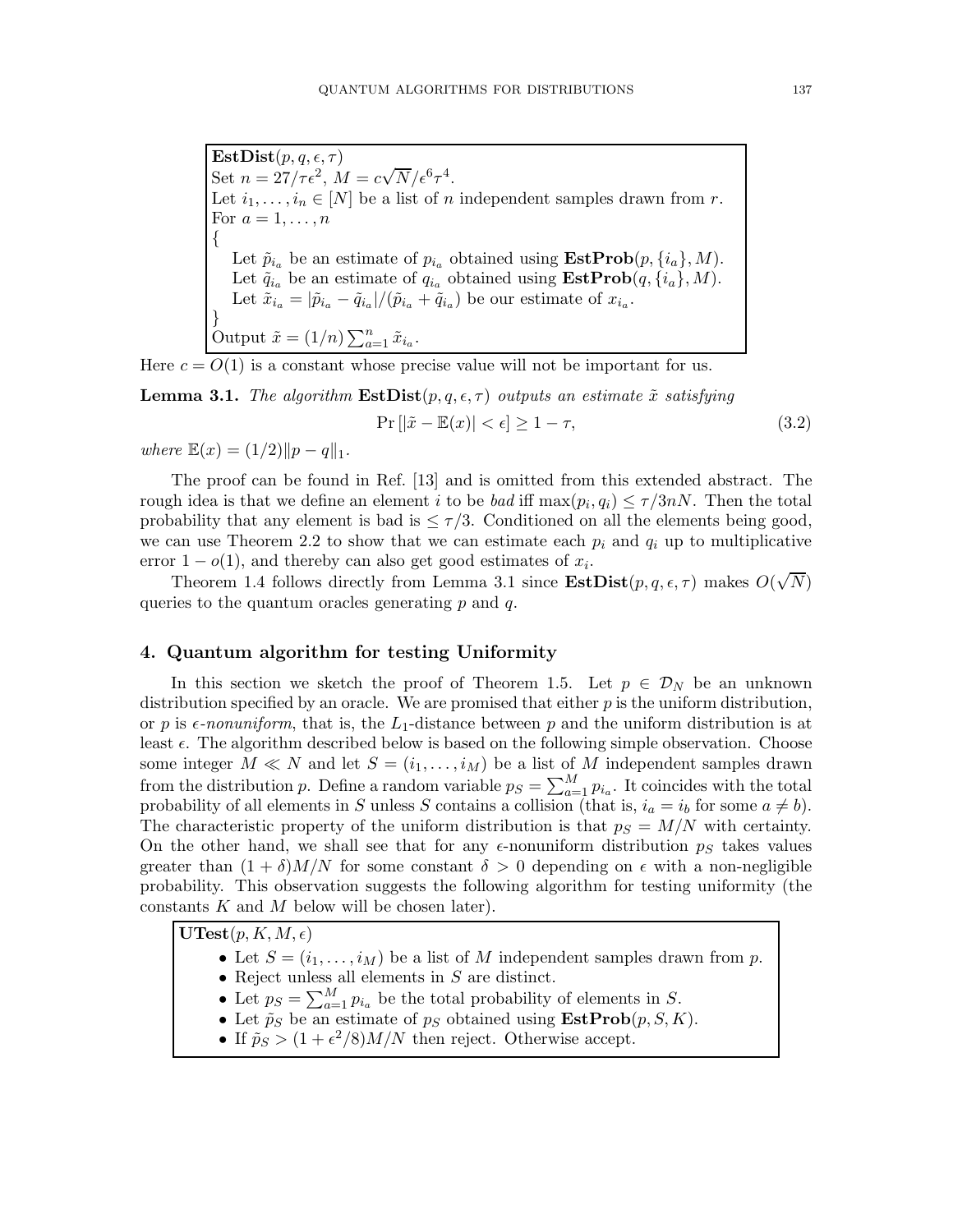This procedure will need to be repeated several times to achieve the desired bound on the error probability, as we will discuss below.

The main technical result needed is the following lemma.

**Lemma 4.1.** Let  $p \in \mathcal{D}_N$  be an  $\epsilon$ -nonuniform distribution. Let  $S = (i_1, \ldots, i_M)$  be a list of M *independent samples drawn from* p*, where*

$$
M = \left(\frac{32N}{\epsilon^4}\right)^{\frac{1}{3}}.\t(4.1)
$$

 $\blacksquare$ 

Let  $p_S = \sum_{a=1}^{M} p_{i_a}$  and  $\alpha = 2^8 \epsilon^{-4}$ . Then

$$
\Pr\left[p_S \ge (1 + \epsilon^2/2)\frac{M}{N}\right] \ge \frac{1}{2}\exp\left(-\alpha\right). \tag{4.2}
$$

Theorem 1.4 follows straightforwardly from the above lemma and Theorem 2.2.

*Proof of Theorem 1.4.* Let M be chosen as in Eq. (4.1) and

$$
K = c \frac{e^{\alpha} N^{1/3}}{\epsilon^{4/3}},
$$

where  $c = O(1)$  is a constant to be chosen later. Consider the following algorithm:

Perform  $L = 4 \exp{(\alpha)}$  independent tests  $\mathbf{UTest}(p, K, M, \epsilon)$ . If at least one of the tests outputs 'reject' then reject. Otherwise accept.

In the full version of this paper [13], we prove that this algorithm rejects any  $\epsilon$ nonuniform distribution with probability at least 2/3 and accepts the uniform distribution with probability at least 2/3.

In the rest of this section we sketch the proof of Lemma 4.1 again deferring full proofs to [13]. We shall adopt notations introduced in the statement of Lemma 4.1, that is, the number of samples  $M$  is defined by

$$
M^3 = 32\epsilon^{-4}N,
$$

 $\alpha \equiv 2^{8} \epsilon^{-4}$ ,  $S = (i_1, \ldots, i_M)$  is a list of M independent samples drawn from p, and  $p_S =$  $\sum_{a=1}^{M} p_{i_a}$ .

**Definition 4.2.** An element  $i \in [N]$  is called big iff  $p_i > 1/(2M^2)$ .

Define the set Big  $\subset [N]$  of all big elements and their total probability:

$$
Big = \{ i \in [N] : p_i > 1/(2M^2) \}, \quad w_{\text{big}} = \sum_{i \in \text{Big}} p_i. \tag{4.3}
$$

Also, observe that

$$
\mathbb{E}(p_S) = M \langle p | p \rangle \quad \text{and} \tag{4.4a}
$$

$$
Var(pS) = M\left(\sum_{i=1}^{N} p_i^3 - \langle p|p\rangle^2\right).
$$
 (4.4b)

The proof of Lemma 4.1 is divided into three cases. We shall start by proving the Lemma in the special case when  $p \in \mathcal{D}_N$  is  $\epsilon$ -nonuniform and has no big elements. Using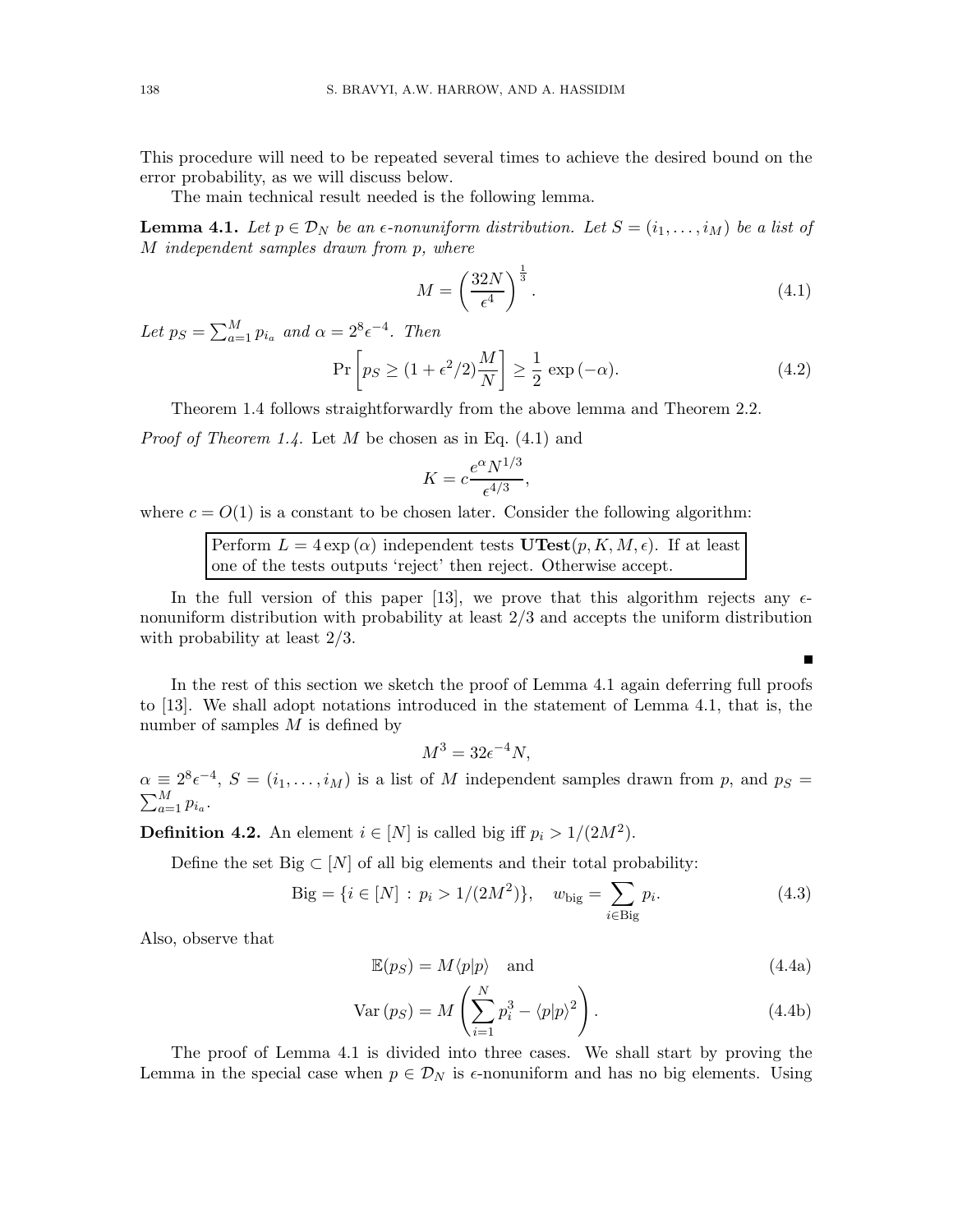(4.4), we find that the  $\epsilon$ -nonuniformity of p implies that  $\mathbb{E}(p_S) \geq \frac{M}{N}$  $\frac{M}{N}(1+\epsilon^2)$  while the lack of big elements implies that  $Var(p_S) \leq \langle p|p\rangle/2M$ . Then we use Chebyshev's inequality to argue that  $p<sub>S</sub>$  is likely to be larger than  $\frac{M}{N}(1 + \epsilon^2/2)$ . The second case is when the total weight of big elements is  $\leq \alpha/M$ , for  $\alpha \equiv \epsilon^{-4}/256$ . In this case, our sampling is unlikely to encounter any big elements and we can reduce the proof to the case when there are no big elements. Finally, if the total weight of big elements is  $> \alpha/M$ , then there is a substantial probability that we sample  $>\alpha/2$  of them, which will result in  $p_S$  being larger than  $2M/N$ .

#### 5. Quantum algorithm for testing orthogonality

Consider distributions  $p, q \in \mathcal{D}_N$  and let  $S = (i_1, \ldots, i_M)$  be a list of M independent samples drawn from p. Let  $A \subseteq [N]$  be the set of all elements that appear in S at least once. Define the *collision probability*

$$
q_A = \sum_{i \in A} q_i.
$$

Note that  $q_A$  is a deterministic function of A, so the probability distribution of  $q_A$  is determined by the probability distribution of A (which depends on  $p$  and  $M$ ). For a fixed A the variable  $q_A$  is the probability that a sample drawn from q belongs to A.

Clearly if p and q are orthogonal then  $q_A = 0$  with probability 1. On the other hand, if p and q have a constant overlap, we will show that  $q_A$  takes values of order  $M/N$  with constant probability. Specifically, we shall prove the following lemma.

**Lemma 5.1.** *Consider a pair of distributions*  $p, q \in \mathcal{D}_N$  *such that*  $||p - q||_1 \leq 2 - \epsilon$ *. Let*  $q_A$ *be a collision probability constructed using*  $M$  *samples. Suppose*  $M \geq 2^9 \epsilon^{-2}$ . Then

$$
\Pr\left[q_A \ge \frac{\epsilon^3 M}{2^{11} N}\right] \ge \frac{1}{2}.\tag{5.1}
$$

This Lemma suggests the following algorithm for testing orthogonality.

 ${\bf OTest}(p,q,M,K)$ 

- Let  $S = \{i_1, \ldots, i_M\}$  be a list of M independent samples drawn from p.
- Let  $A \subseteq [N]$  be the set of elements that appear in S at least once.
- Let  $q_A = \sum_{i \in A} q_i$  be the total probability of elements in A with respect to q.
- Let  $\tilde{q}_A$  be estimate of  $q_A$  obtained using  $\textbf{EstProb}(q, A, K)$ .
- If  $\tilde{q}_A \ge \frac{\epsilon^3 M}{2^{12} N}$  $\frac{\epsilon^{\circ}M}{2^{12}N}$  then reject. Otherwise accept.

We note that if  $q_A = 0$  then  $\tilde{q}_A = 0$  with certainty (see Theorem 2.2) and so **OTest** accepts any pair of orthogonal distributions with certainty. Again the full proof of Theorem 1.6 is left to [13]. The idea it to choose  $M = K = O\left(\frac{N^{1/3}}{\epsilon}\right)$  $\left(\frac{1/3}{\epsilon}\right)$  and apply **OTest** $(p, q, M, K)$  to distributions  $p, q \in \mathcal{D}_N$ . According to Lemma 5.1, if  $||p-q||_1 \leq 2-\epsilon$  then  $q_A \geq \epsilon^3 M/(2^{11}N)$ with probability  $\geq 1/2$ . When this holds, the algorithm rejects whenever  $|\tilde{q}_A - q_A| \leq \frac{q_A}{2}$ since this implies  $\tilde{q}_A \ge q_A/2 \ge \epsilon^3 M/(2^{12}N)$ . By Theorem 2.2, our choice of K is sufficient to achieve this with  $\Omega(1)$  probability.

It remains only to prove Lemma 5.1.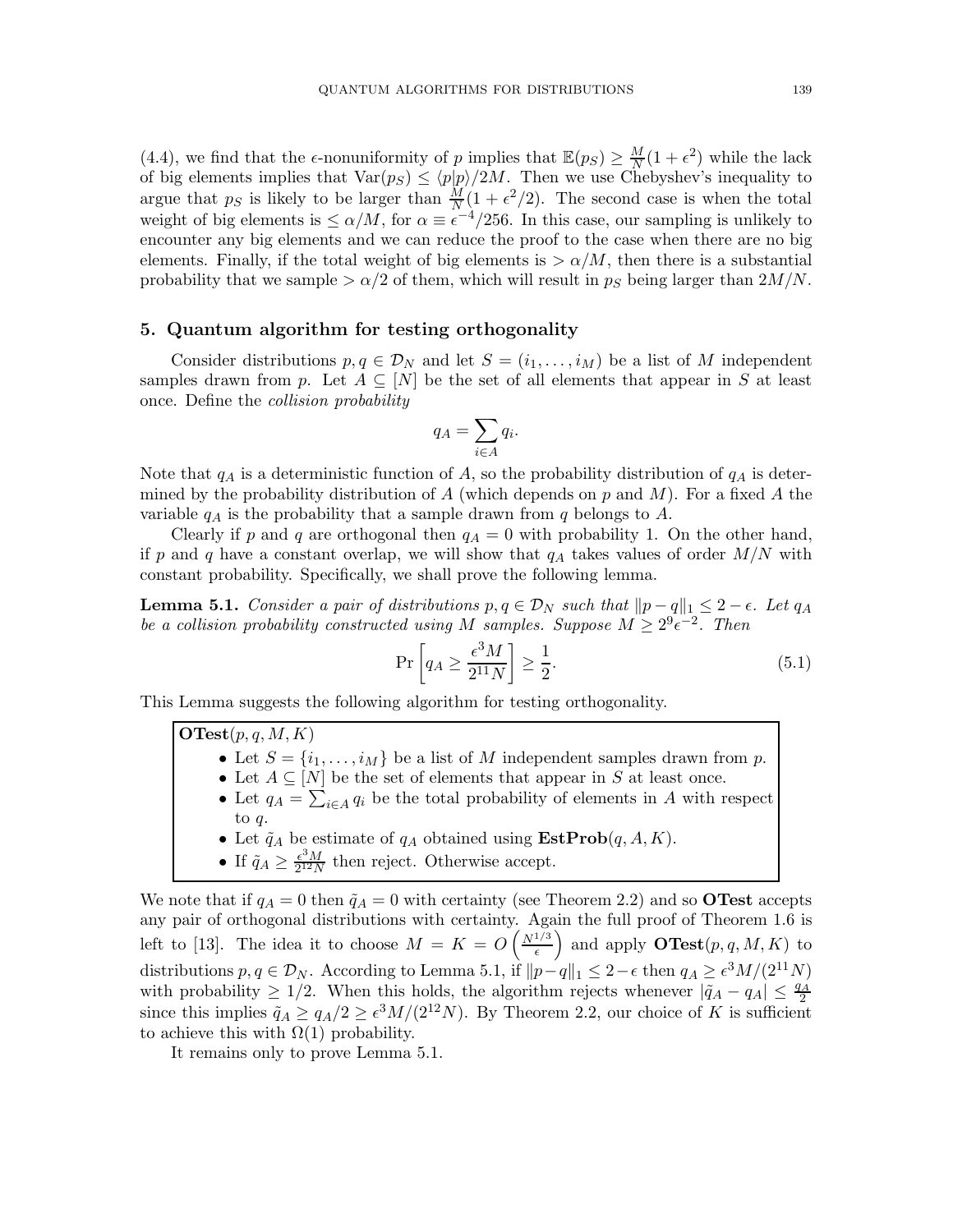*Proof.* Begin by defining two sets of indices:

$$
B \equiv \{i : q_i < \frac{\epsilon}{4} p_i\} \qquad \text{and} \qquad C \equiv \{i : p_i \le \frac{\epsilon}{32} N^{-1}\} \tag{5.2}
$$

Let  $B^c$ ,  $C^c$  denote the complements of B and C respectively. We will prove that

$$
\Pr\left[|A \cap B^c \cap C^c| \ge \frac{\epsilon}{16}M\right] \ge 1/2,\tag{5.3}
$$

which will imply the Lemma since

$$
q_A \ge \sum_{i \in A \cap B^c \cap C^c} q_i \ge \frac{\epsilon}{4} \sum_{i \in A \cap B^c \cap C^c} p_i \ge \frac{\epsilon^2}{2^7 N} |A \cap B^c \cap C^c|.
$$

This is achieved by using a Chernoff-Hoeffding bound to show that  $|A \cap B|$  and  $|A \cap C$  are each unlikely to be much larger than their expectations. The details are in [13].

#### 6. Lower bounds

#### 6.1. Reduction from the Collision Problem to testing Orthogonality

One can get lower bounds on the query complexity of testing Orthogonality using the lower bounds for the Collision problem [2]. Indeed, let  $H : [N] \to [N]$  be an oracle function such that either  $H$  is one-to-one (yes-instance) or  $H$  is two-to-one (no-instance). The Collision Problem is to decide which one is the case. It was shown by Refs. [2, 4, 17] that the quantum query complexity of the Collision problem is  $\Omega(N^{1/3})$ . Below we show that the Collision problem can be reduced to testing Orthogonality. As a result, testing Orthogonality will be shown to require  $\Omega(N^{1/2})$  queries classically and  $\Omega(N^{1/3})$  queries quantumly.

Indeed, choose a random permutation  $\sigma : [N] \to [N]$  and define functions  $O_p, O_q$ :  $[N/2] \rightarrow [3N/2]$  by restricting the composition  $H \circ \sigma$  to the subsets of odd and even integers respectively:

$$
O_p(s) = H(\sigma(2s - 1)), \quad O_q(s) = H(\sigma(2s))
$$

where  $s \in [N/2]$ .

For any yes-instance (i.e. H is one-to-one), the distributions  $p, q \in \mathcal{D}_{3N/2}$  generated by  $O_p$  and  $O_q$  are uniform distributions on some pair of disjoint subsets of [3N/2]; that is, p and q are orthogonal.

We need to show that for any no-instance (H is two-to-one) the distance  $||p - q||_1$  takes values smaller than  $2 - \epsilon$  with a sufficiently high probability for some constant  $\epsilon$ . This is established by the following Lemma, whose proof can be found in [13].

**Lemma 6.1.** Let  $H : [N] \to [3N/2]$  be any two-to-one function. Let  $\sigma : [N] \to [N]$  be a *random permutation drawn from the uniform distribution. Then*

$$
\Pr\left[\|p - q\|_1 \le \frac{7}{4}\right] \ge \frac{1}{2}.
$$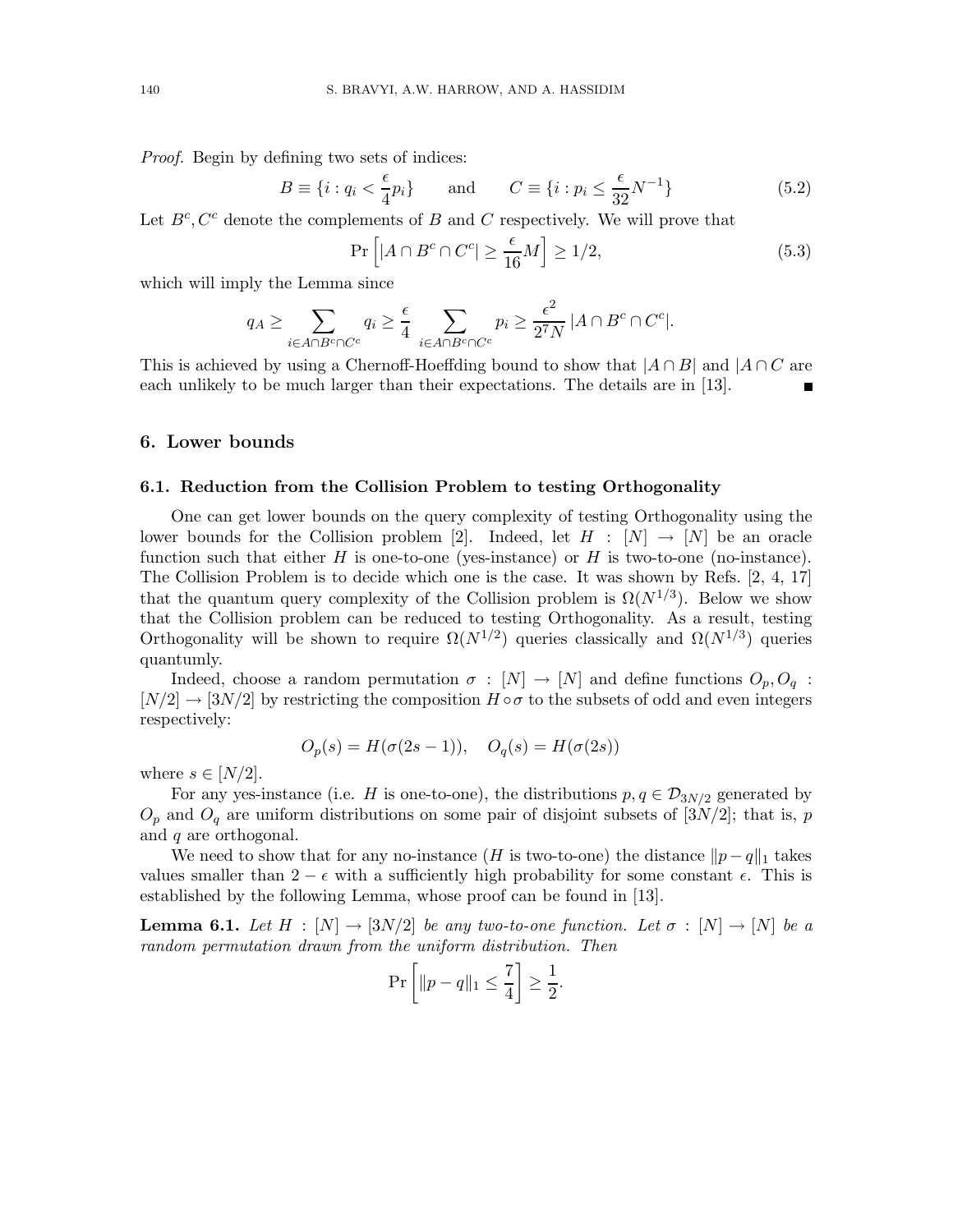#### 6.2. Classical lower bound for testing Uniformity

In this section we prove that classically testing Uniformity requires  $\Omega(N^{1/2})$ . A proof uses the machinery developed by Valiant in [21]. Valiant's techniques apply to testing *symmetric* properties of distributions, that is, properties that are invariant under relabeling of elements in the domain of a distribution. Clearly, Uniformity is a symmetric property.

We shall need two technical tools from [21], namely, the Positive-Negative Distance lemma and Wishful Thinking theorem (see Theorem 4 and Lemma 3 in [21]). Let us start from introducing some notations. Let  $p \in \mathcal{D}_N$  be an unknown distribution and  $S =$  $(i_1, \ldots, i_M)$  be a list of M independent samples drawn from p. We shall say that S has a collision of order r iff some element  $i \in [N]$  appears in S exactly r times. Let  $c_r$  be the total number of collisions of order r, where  $r \geq 1$ . A sequence of integers  $\{c_r\}_{r\geq 1}$  is called a *fingerprint* of S. Define a probability distribution  $D_p^M$  on a set of fingerprints as follows: (1) draw k from the Poisson distribution  $Poi(k) = e^{-M} M^k / k!$ . (2) Generate a list S of k independent samples drawn from  $p$ . (3) Output a fingerprint of  $S$ .

An important observation made in [21] is that a fingerprint contains all relevant information about a sample list as far as testing symmetric properties is concerned. Thus without loss of generality, a testing algorithm has to make its decision by looking only on a fingerprint of a sample list. Applying Positive-Negative Distance lemma from [21] to testing Uniformity we get the following result.

**Lemma 6.2** ([21]). Let u be the uniform distribution on [N] and  $p \in \mathcal{D}_N$  be any distribution *such that*  $||p - u||_1 \geq 1$ *. If for some integer* M

$$
||D_p^M - D_u^M||_1 < \frac{1}{12}
$$
\n(6.1)

*then Uniformity is not testable in* M *samples.*

The second technical tool is a usable upper bound on the distance between the distributions of fingerprints. For any integer k define an k-th moment of p as  $m_k(p) = \sum_{i=1}^{N} p_i^k$ . Clearly  $m_k(u) = N^{1-k}$  which is the smallest possible value of a k-th moment for distributions on [N]. Applying Wishful Thinking theorem from [21] to testing Uniformity we get the following result (again proved in [13]).

**Lemma 6.3** ([21]). Let  $p \in \mathcal{D}_N$  be any distribution such that  $||p||_{\infty} \le \delta/M$  for some  $\delta > 0$ . *Then*

$$
||D_p^M - D_u^M||_1 \le 40\delta + 10 \sum_{k \ge 2} M^k \frac{m_k(p) - N^{1-k}}{\lfloor k/2 \rfloor! \sqrt{1 + M^k m_k(p)}}.
$$
\n(6.2)

Corollary 6.4. *Uniformity is not testable classically in*  $32^{-1} N^{1/2}$  queries.

#### Acknowledgments

We are grateful to Ronald de Wolf for numerous comments that helped to improve the paper. We would like to thank Sourav Chakraborty for informing us about the results in [14]. S.B. thanks CWI for hospitality while this work was being done and was funded by the DARPA QUEST program under contract no. HR0011-09-C-0047. A.W.H. is grateful to IBM and MIT for their hospitality while this work was being done, and is funded by the U.K. EPRSC grant "QIP IRC" and the QAP project (contract IST-2005-15848). A.H. was supported by an xQIT Keck fellowship.